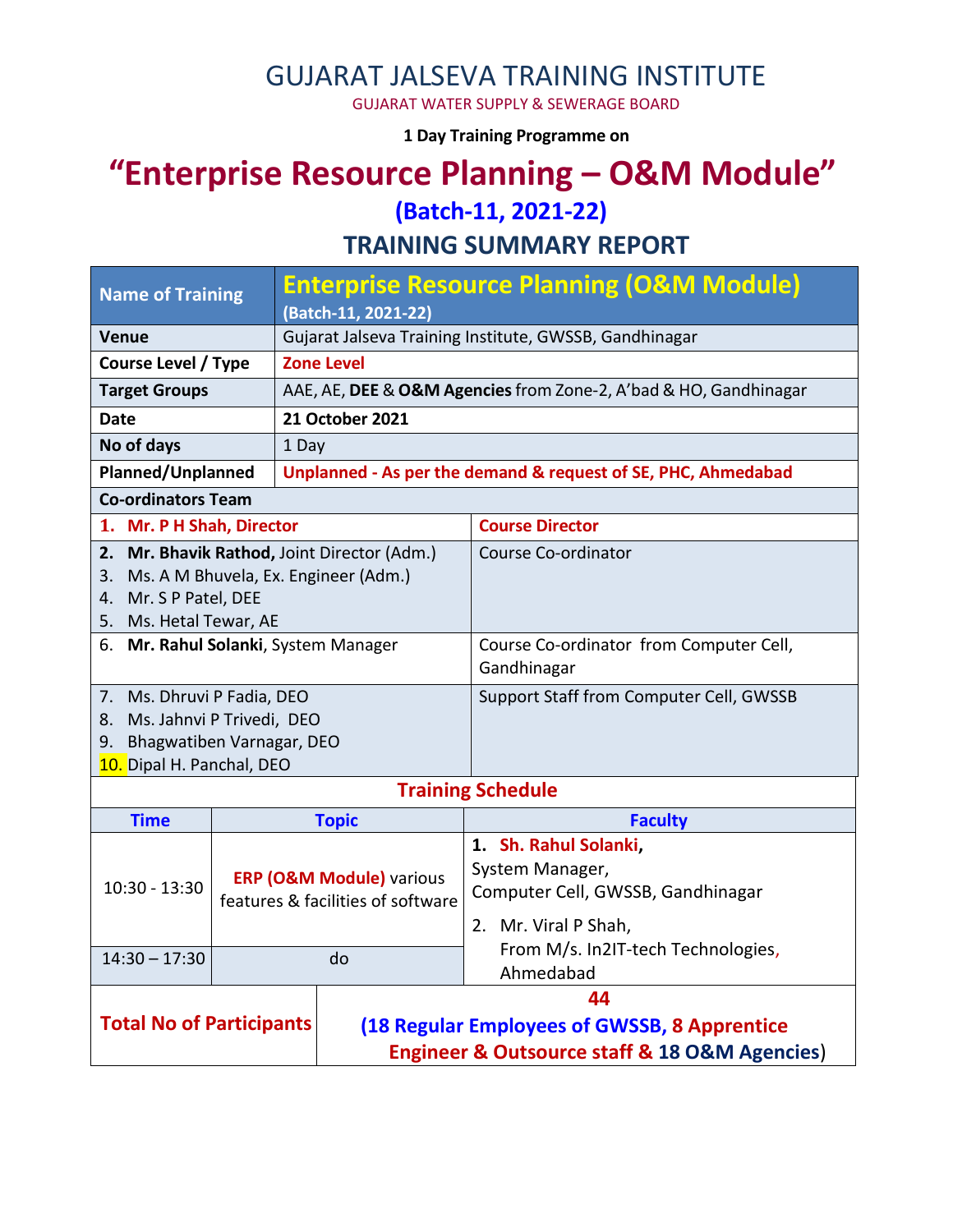# **List of Regular Employees of GWSSB**

| No.            | <b>CPF NO.</b> | <b>Name</b>                        | <b>Designation</b> | <b>Office &amp; Place</b> |
|----------------|----------------|------------------------------------|--------------------|---------------------------|
| 1              | GWSSB/10500    | AMITKUMAR RAMESHBHAI SOLANKI       | DEE (C)            | PHSSD, Viramgam           |
| $\overline{2}$ | GWSSB/10132    | DIPAK VELJIBHAI PRAJAPATI          | DEE (C)            | PHSSD, Dahegam            |
| 3              | GWSSB/10202    | HIJESHKUMAR BHIMJIBHAI KATUDIA     | DEE (C)            | PHSSD, Mansa              |
| 4              | GWSSB/10385    | JAYDIPSINH PRADYUMANSINH CHUDASAMA | DEE (C)            | PHSSD, Dholera            |
| 5              | GWSSB/7812     | KAMLESH RAMESHCHANDRA SHAH         | DEE (C)            | PHSSD, Dhandhuka          |
| 6              | GWSSB/9090     | KINNARI MAYANK PUROHIT             | DEF(C)             | PHSSD, Kalol              |
| 7              | GWSSB/8504     | MANISH RAMANLAL PANDYA             | DEE (C)            | PHSSD, Bavla              |
| 8              | GWSSB/10076    | NAINESHKUMAR KALUBHAI MITALIYA     | DEE (M)            | PHMSD, Viramgam           |
| 9              | GWSSB/9174     | RAJDEV JASVANTBHAI BRAHMBHATT      | DEE (C)            | PHSSD, Ahmedabad          |
| 10             | GWSSB/10685    | CHIRAG RAMESHBHAI VALAND           | AAE (M)            | PHMSD, Viramgam           |
| 11             |                | DEVYANG HASMUKHBHAI PANCHAL        | AAE (C)            | PHSSD, Dhandhuka          |
| 12             | GWSSB/10088    | DIPALI HARDIK PATHAK               | AAE (M)            | PHMSD, Gandhinagar        |
| 13             | GWSSB/10616    | HIRAL RASIKBHAI JOSHI              | AAE (C)            | PHSSD, Ahmedabad          |
| 14             |                | JIGISHABEN RASHIKBHAI PRAJAPATI    | AAE (M)            | PHM Store SD, Gandhinagar |
| 15             | GWSSB/10242    | KAPILKUMAR BIPINCHANDRA KADIYA     | AAE (C)            | PHSSD, Idar               |
| 16             |                | MOGAJIBHAI AMARABHAI PATEL         | AAE (C)            | PHSSD, Khedbrahma         |
| 17             |                | POOJA ATULKUMAR MODI               | AAE (M)            | PHMSD, Gandhinagar        |
| 18             |                | ZALAK RAVINDRASINH KUMPAVAT        | AAE (M)            | PHMSD, Ahmedabad          |

### **List of Employees (Outsource staff/Apprentice Engineer)**

| No. | <b>Name</b>               |                                | <b>Designation</b>        | <b>Office &amp; Place</b> |
|-----|---------------------------|--------------------------------|---------------------------|---------------------------|
|     | <b>AATMIYA H PATEL</b>    | <b>Outsource Engineer</b>      |                           | PHMSD, Himmatnagar        |
|     | BRIJARAJSINGH CHUDASAMA   | <b>Outsource Engineer</b>      |                           | PHSSD, Dholera            |
|     | <b>CHIRAGKUMAR P BHOI</b> | <b>Outsource Supervisor</b>    |                           | PHMSD, Himmatnagar        |
| Δ   | PARTH D RATHOD            | Outsource Jr. Office Assistant |                           | PHC, Himmatnagar          |
|     | PINAKIN M DARJI           | <b>Outsource Engineer</b>      |                           | PHWD, Himmatnagar         |
| 6   | <b>RAHUL PATEL</b>        |                                | <b>Outsource Engineer</b> | PHSSD, Dholka             |
|     | SHUKALSINH J RATHOD       |                                | Data Entry Operator       | PHMSD, Himmatnagar        |
| Զ   | <b>VISHAL G KHARADI</b>   |                                | Apprentice Engineer       | PHSSD, Himmatnagar        |

# **List of Representatives of O&M Agencies**

| No. | <b>Name of Agency</b>                                        | <b>Name of Representative</b>           |  |
|-----|--------------------------------------------------------------|-----------------------------------------|--|
| 1   | Dharti Engineers, ahmedabad                                  | Sh. Rajubhai                            |  |
| 2   | <b>Dhari Engineers</b>                                       | Sh. Gopal Chudasama                     |  |
| 3   | Jay Yogeshwar Submercible Pump & service Ambaji Highway Idar | Sh. Maheshkumar Kashigiri Goswami       |  |
| 4   | Maruti Trading Pvt. Ltd.                                     | Sh. Alkesh barot                        |  |
| 5   | Navkar Agency                                                | Sh. Shyamanuj Pratapsinh                |  |
| 6   | Navkar Engineers & Construction Company@ Ahmedabad           | Sh. N. Prajapati                        |  |
| 7   | P.Das Infrastructure, Ahmedabad                              | Sh. Nikunj Patel                        |  |
| 8   | Pooja Construction, Rajkot                                   | Sh. Dinkarbhai                          |  |
| 9   | Pooja Construction, Rajkot                                   | Sh. Kushbhai Takalkar                   |  |
| 10  | Radhe Builder                                                | Sh. Nagori Farid                        |  |
| 11  | V.K.Enterprise, Bhavnagar                                    | Sh. Alkesh barot                        |  |
| 12  | Vikas electricals, Deesa                                     | Sh. Neet R. Patel                       |  |
| 13  | Vraj construction, Amreli                                    | Sh. Vijay Solanki                       |  |
| 14  | Vraj construction, Amreli                                    | Sh. Rutvik Patel                        |  |
| 15  | Vraj construction, Amreli                                    | Sh. Hitenbhai                           |  |
| 16  | Vraj construction, Amreli                                    | Sh. Ashokbhai Patel                     |  |
| 17  | Yash construction, Bhavnagar                                 | Sh. Khudubha Chudasama                  |  |
| 18  | Agency Of Bharamiya Sembaliya RWSS & Gunbhakhari RWSS        | Sh. Sanjay D Patel At. Hatharva, Vadali |  |